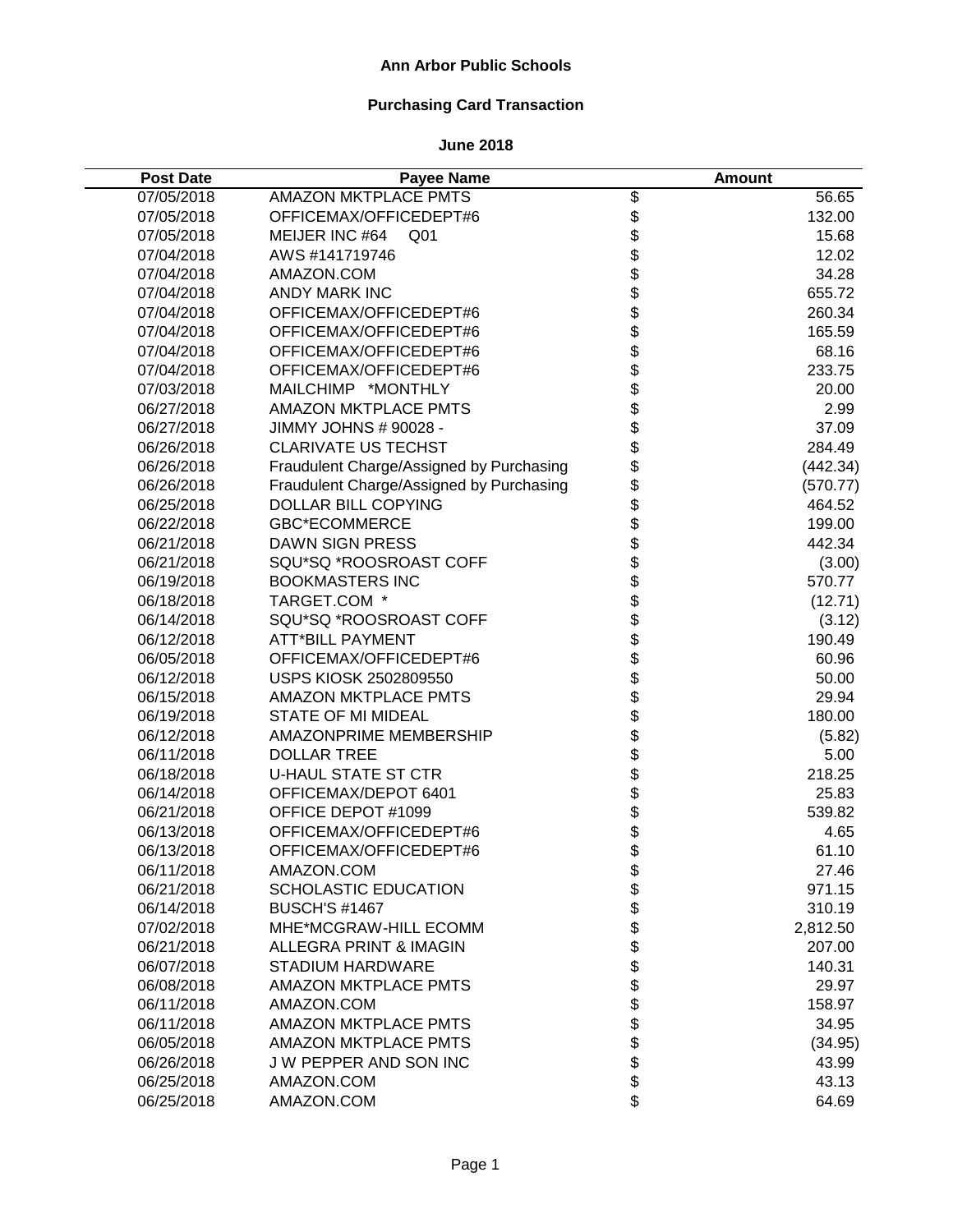# **Purchasing Card Transaction**

| <b>Post Date</b> | <b>Payee Name</b>                |            | <b>Amount</b> |
|------------------|----------------------------------|------------|---------------|
| 06/19/2018       | <b>MBS DIRECT</b>                |            | 581.04        |
| 06/06/2018       | PARTY CITY                       |            | 42.12         |
| 06/21/2018       | OFFICEMAX/OFFICEDEPT#6           | \$\$\$     | 14.67         |
| 06/21/2018       | OFFICEMAX/OFFICEDEPT#6           |            | 146.84        |
| 06/21/2018       | OFFICEMAX/OFFICEDEPT#6           | \$         | 90.96         |
| 06/21/2018       | OFFICEMAX/OFFICEDEPT#6           | \$         | 237.20        |
| 07/02/2018       | AMAZON.COM                       | \$\$       | 29.98         |
| 06/25/2018       | <b>AMAZON MKTPLACE PMTS</b>      |            | 43.66         |
| 06/07/2018       | <b>AMAZON MKTPLACE PMTS</b>      |            | 724.33        |
| 06/07/2018       | <b>AMAZON MKTPLACE PMTS</b>      | \$         | 104.65        |
| 06/21/2018       | THE HENRY FORD                   | \$         | 1,216.50      |
| 06/27/2018       | AMAZON.COM                       | \$         | 39.80         |
| 06/26/2018       | AMAZON.COM                       | \$         | 29.85         |
| 06/21/2018       | <b>AMAZON MKTPLACE PMTS</b>      | \$         | 6.98          |
| 06/21/2018       | <b>AMAZON MKTPLACE PMTS</b>      | \$         | 116.13        |
| 06/20/2018       | <b>AMAZON MKTPLACE PMTS</b>      | \$         | 6.98          |
| 06/20/2018       | <b>AMAZON MKTPLACE PMTS</b>      |            | 6.98          |
| 06/20/2018       | <b>AMAZON MKTPLACE PMTS</b>      |            | 11.98         |
| 06/20/2018       | <b>AMAZON MKTPLACE PMTS</b>      |            | 10.36         |
| 06/20/2018       | <b>AMAZON MKTPLACE PMTS</b>      |            | 66.43         |
| 06/20/2018       | <b>AMAZON MKTPLACE PMTS</b>      | \$\$\$\$\$ | 6.99          |
| 06/19/2018       | AMAZON MKTPLACE PMTS             |            | 6.99          |
| 06/21/2018       | OFFICEMAX/OFFICEDEPT#6           | \$         | 1.58          |
| 06/21/2018       | OFFICEMAX/OFFICEDEPT#6           | \$<br>\$   | 4.30          |
| 06/20/2018       | <b>AMAZON MKTPLACE PMTS</b>      |            | 163.96        |
| 06/20/2018       | <b>AMAZON MKTPLACE PMTS</b>      | \$         | 13.08         |
| 06/08/2018       | ADAMS BOOK CO INC                | \$         | 82.64         |
| 06/07/2018       | KROGER #688                      | \$         | (21.18)       |
| 06/19/2018       | GFS STORE #0868                  | \$         | 162.40        |
| 06/28/2018       | <b>NASSP PRODUCT &amp; SERVI</b> | \$         | 495.00        |
| 06/11/2018       | AMAZON.COM                       | \$         | 272.70        |
| 06/27/2018       | <b>MARRIOTT ANN ARBOR</b>        | \$<br>\$   | (83.08)       |
| 06/21/2018       | <b>MARRIOTT ANN ARBOR</b>        |            | 1,947.88      |
| 06/15/2018       | EB MAKING SENSE OF SC            | \$         | (200.00)      |
| 06/14/2018       | EB MAKING SENSE OF SC            | \$         | 200.00        |
| 06/25/2018       | SHERATON GRAND CHICAGO           | \$         | 862.89        |
| 06/25/2018       | SHERATON GRAND CHICAGO           | \$<br>\$   | 862.89        |
| 06/25/2018       | SHERATON GRAND CHICAGO           |            | 862.89        |
| 06/25/2018       | SHERATON GRAND CHICAGO           | \$         | 1,150.52      |
| 06/27/2018       | OFS SPECIAL POPULATION           | \$         | 75.00         |
| 06/27/2018       | OFS SPECIAL POPULATION           | \$         | 75.00         |
| 06/27/2018       | OFS SPECIAL POPULATION           | \$         | 75.00         |
| 06/26/2018       | OFS SPECIAL POPULATION           | \$         | 75.00         |
| 06/06/2018       | UK HDI ONLINE LEAR               | \$         | (90.00)       |
| 06/29/2018       | <b>GRAND TRAV RESORT</b>         | \$         | 602.40        |
| 06/26/2018       | <b>OMELETTE SHOPPE</b>           | \$         | 15.02         |
| 06/26/2018       | <b>APACHE TROUT GRILL</b>        | \$         | 30.44         |
| 07/04/2018       | <b>DELTA</b><br>00623311595631   | \$         | 231.40        |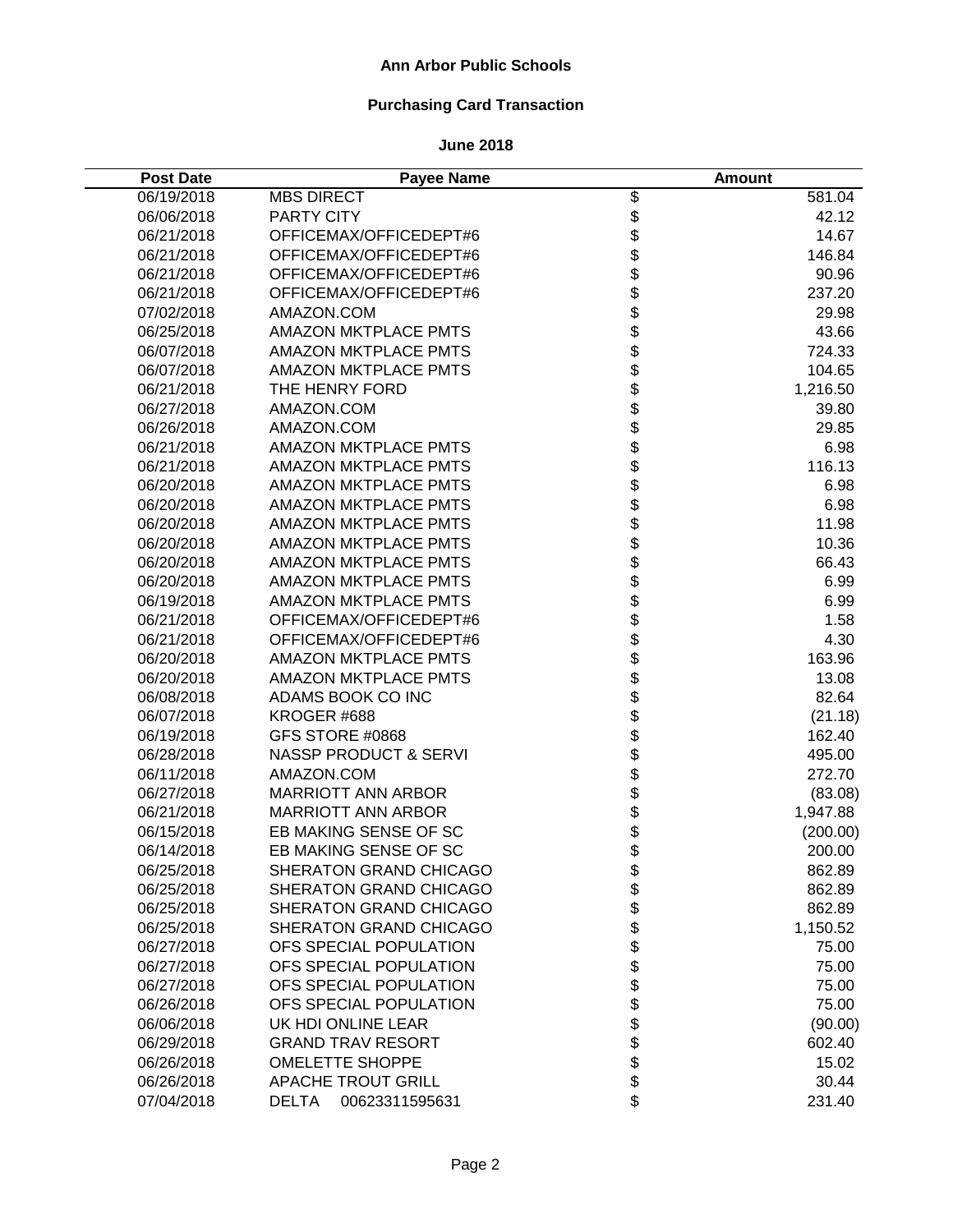# **Purchasing Card Transaction**

| <b>Post Date</b> | <b>Payee Name</b>             |          | <b>Amount</b> |
|------------------|-------------------------------|----------|---------------|
| 06/18/2018       | SUPERSHUTTLE EXECUCARS        |          | 57.82         |
| 06/18/2018       | SUPERSHUTTLE EXECUCARS        |          | 57.82         |
| 06/18/2018       | SUPERSHUTTLE EXECUCARS        | \$\$\$   | 57.82         |
| 06/08/2018       | SUPERSHUTTLE EXECUCARS        |          | 21.24         |
| 06/08/2018       | SUPERSHUTTLE EXECUCARS        | \$       | 63.72         |
| 06/08/2018       | SUPERSHUTTLE EXECUCARS        | \$       | 11.80         |
| 06/08/2018       | SUPERSHUTTLE EXECUCARS        | \$       | 11.80         |
| 06/06/2018       | <b>DOLLAR BILL COPYING</b>    |          | 1,809.67      |
| 06/25/2018       | AMAZON.COM                    | \$       | 138.70        |
| 06/25/2018       | OTC BRANDS, INC.              | \$       | 535.64        |
| 06/22/2018       | <b>AMAZON MKTPLACE PMTS</b>   | \$       | 19.65         |
| 06/21/2018       | <b>AMAZON MKTPLACE PMTS</b>   | \$       | 46.70         |
| 06/20/2018       | <b>AMAZON MKTPLACE PMTS</b>   | \$       | 9.67          |
| 06/13/2018       | <b>FIRST BOOK</b>             | \$       | 1,910.62      |
| 06/11/2018       | <b>FIRST BOOK</b>             | \$       | 89.05         |
| 06/26/2018       | BIBLIO ORDER 8121298          | \$<br>\$ | 610.58        |
| 06/05/2018       | KROGER #364                   |          | 31.43         |
| 06/29/2018       | OFFICEMAX/DEPOT 6048          | \$       | 53.97         |
| 06/26/2018       | ANN ARBOR TRANSPORTATI        |          | 1,015.00      |
| 06/22/2018       | LAZ PARKING 890112S           |          | 720.00        |
| 06/07/2018       | OFFICEMAX/OFFICEDEPT#6        | \$\$\$   | 250.75        |
| 06/07/2018       | OFFICEMAX/OFFICEDEPT#6        |          | 6.56          |
| 06/07/2018       | OFFICEMAX/OFFICEDEPT#6        | \$       | 147.52        |
| 06/25/2018       | <b>DOLLAR BILL COPYING</b>    | \$<br>\$ | 197.78        |
| 07/04/2018       | <b>AMAZON MKTPLACE PMTS</b>   |          | 154.75        |
| 07/04/2018       | AMAZON.COM                    | \$       | 105.14        |
| 07/03/2018       | <b>AMAZON MKTPLACE PMTS</b>   | \$       | 14.26         |
| 07/03/2018       | PAYPAL *DISCOUNTOWL           | \$       | 260.34        |
| 07/02/2018       | WALMART.COM                   | \$       | 41.81         |
| 07/02/2018       | <b>AMAZON MKTPLACE PMTS</b>   | \$       | 19.99         |
| 06/26/2018       | THE BOOKSOURCE                | \$       | 97.37         |
| 06/26/2018       | AMAZON.COM                    | \$       | 337.95        |
| 06/22/2018       | <b>AMAZON MKTPLACE PMTS</b>   | \$       | 107.70        |
| 06/21/2018       | <b>AMAZON MKTPLACE PMTS</b>   | \$       | 579.75        |
| 06/19/2018       | <b>AMAZON MKTPLACE PMTS</b>   | \$       | 79.68         |
| 06/15/2018       | <b>AMAZON MKTPLACE PMTS</b>   | \$       | 14.82         |
| 06/15/2018       | <b>AMAZON MKTPLACE PMTS</b>   | \$\$     | 14.74         |
| 06/14/2018       | <b>AMAZON MKTPLACE PMTS</b>   |          | 13.90         |
| 06/14/2018       | <b>AMAZON MKTPLACE PMTS</b>   |          | 82.59         |
| 06/14/2018       | <b>AMAZON MKTPLACE PMTS</b>   | \$       | 14.81         |
| 06/20/2018       | FEDEX 781467896583            | \$       | 7.65          |
| 06/20/2018       | FEDEX 781467649398            | \$       | 64.52         |
| 06/13/2018       | FEDEX 781372997795            | \$       | 130.74        |
| 06/25/2018       | VISTAPR*VISTAPRINT.COM        | \$       | (2.72)        |
| 06/26/2018       | <b>BULLDOG RECORDS MANAGE</b> | \$       | 5,280.40      |
| 06/14/2018       | SQU*SQ *SEAN CARTER PH        | \$       | 437.50        |
| 06/05/2018       | VISTAPR*VISTAPRINT.COM        | \$       | 42.39         |
| 06/05/2018       | VISTAPR*VISTAPRINT.COM        | \$       | (2.40)        |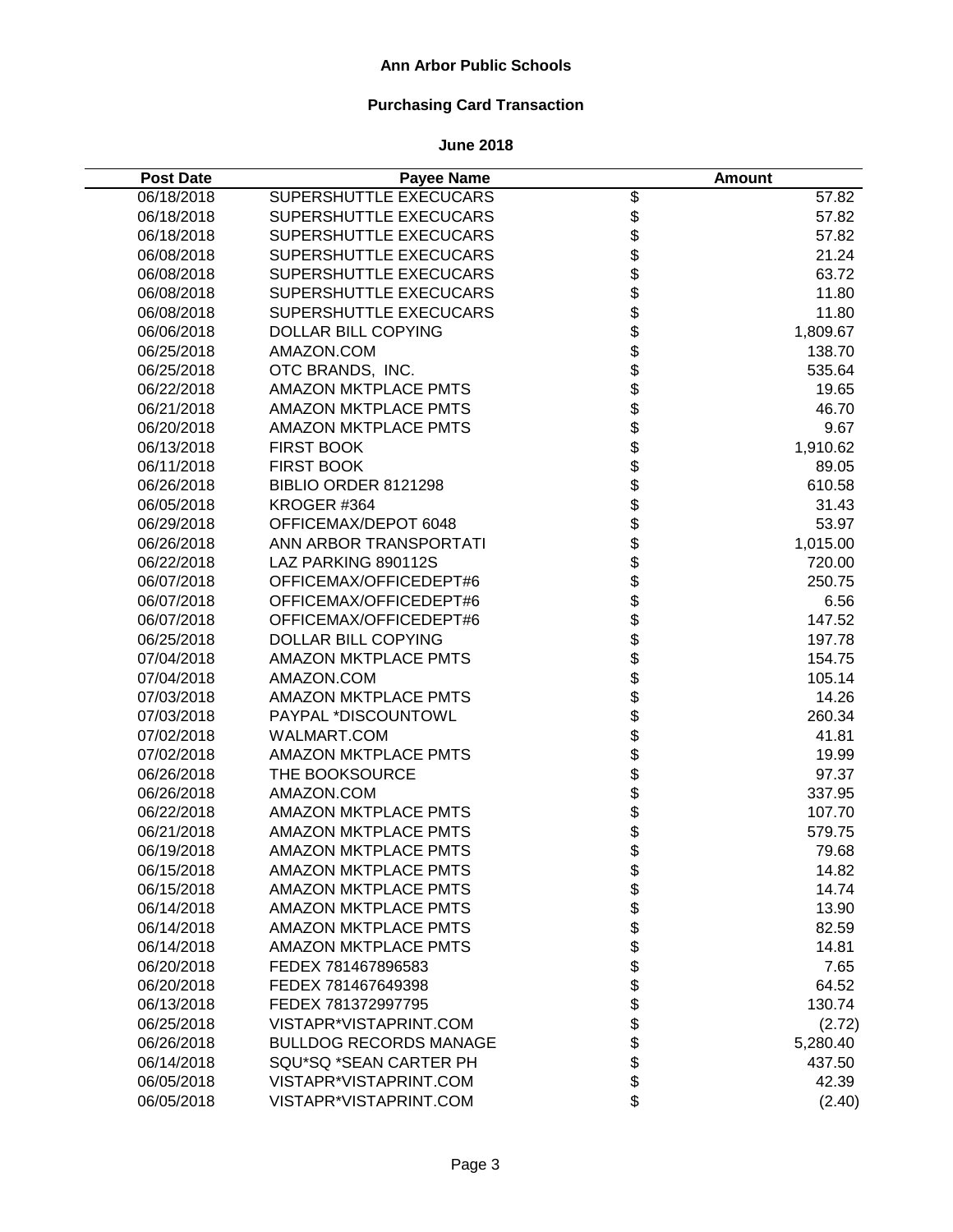# **Purchasing Card Transaction**

| <b>Post Date</b> | <b>Payee Name</b>            |                 | <b>Amount</b> |
|------------------|------------------------------|-----------------|---------------|
| 06/05/2018       | VISTAPR*VISTAPRINT.COM       |                 | (2.40)        |
| 06/29/2018       | OFFICEMAX/OFFICEDEPT#6       |                 | 86.51         |
| 06/22/2018       | OFFICEMAX/DEPOT 6048         | \$<br>\$        | 20.56         |
| 06/22/2018       | CANVA 01997-2701165          | \$              | 10.00         |
| 06/20/2018       | VISTAPR*VISTAPRINT.COM       | \$              | 53.99         |
| 06/15/2018       | CANVA FOR WORK MONTHLY       | \$              | 12.95         |
| 06/14/2018       | CANVA 01989-4243595          | \$              | 9.00          |
| 06/14/2018       | PIKTOCHARTCO*435IIC8JN       | \$              | 29.00         |
| 06/08/2018       | OFFICEMAX/DEPOT 6048         | \$              | 33.96         |
| 06/08/2018       | CANVA 01983-3709173          | \$              | 10.00         |
| 06/07/2018       | OFFICEMAX/OFFICEDEPT#6       | \$              | 20.49         |
| 06/07/2018       | OFFICEMAX/OFFICEDEPT#6       | \$              | 30.58         |
| 06/07/2018       | OFFICEMAX/OFFICEDEPT#6       | \$              | 201.74        |
| 06/29/2018       | <b>DOLLAR BILL COPYING</b>   | \$              | 659.22        |
| 06/27/2018       | <b>PARTY CITY</b>            | \$              | 52.95         |
| 06/25/2018       | TLF*NORTONS FLOWERS AN       |                 | 481.50        |
| 06/20/2018       | <b>DOLLAR BILL COPYING</b>   |                 | 23.97         |
| 06/20/2018       | MICHAELS STORES 2108         | \$\$\$\$\$      | 133.91        |
| 06/20/2018       | TOTALLYPROMOTIONAL.COM       |                 | 532.00        |
| 06/20/2018       | <b>DOLLAR BILL COPYING</b>   |                 | 21.34         |
| 07/02/2018       | MI ASSOC SCH ADM             |                 | 375.00        |
| 07/02/2018       | MI ASSOC SCH ADM             |                 | 325.00        |
| 07/02/2018       | PIZZA HOUSE - ANN ARBO       | \$\$            | 83.98         |
| 06/18/2018       | PANERA BREAD #601366         | \$              | 485.91        |
| 06/21/2018       | PIZZA HOUSE - ANN ARBO       | \$              | 141.18        |
| 06/19/2018       | PANERA BREAD #600874         | \$              | 92.36         |
| 06/06/2018       | PIZZA HOUSE - ANN ARBO       | \$              | 163.13        |
| 06/13/2018       | <b>FIRST BOOK</b>            | \$              | 1,000.00      |
| 06/28/2018       | OFFICEMAX/OFFICEDEPT#6       | \$              | 39.58         |
| 06/21/2018       | <b>BUSCH'S #1035</b>         | \$              | 43.48         |
| 07/04/2018       | AMERICAN ASSOC OF SCHO       | \$              | 1,500.00      |
| 06/08/2018       | MI ASSOC SCH ADM             | \$              | 435.00        |
| 06/06/2018       | INT*IN *DUMMIES ON THE       |                 | 105.00        |
| 06/19/2018       | *SQ *MASSP<br>SQ             | <b>ዓ ቁ</b><br>የ | 319.00        |
| 06/29/2018       | CHERRY TREE CONDO HOTE       |                 | 319.20        |
| 06/28/2018       | <b>GRAND TRAV RESORT</b>     | \$              | 309.62        |
| 06/11/2018       | HON ASI GUN HBF PAO MA       | \$              | 26.46         |
| 06/11/2018       | HON ASI GUN HBF PAO MA       | \$              | 26.46         |
| 06/19/2018       | <b>PACPARTS INC</b>          | \$              | 15.82         |
| 06/07/2018       | OFFICEMAX/OFFICEDEPT#6       | \$              | 290.95        |
| 07/04/2018       | VISTAPR*VISTAPRINT.COM       | \$              | 232.37        |
| 06/07/2018       | OFFICEMAX/OFFICEDEPT#6       | \$              | 44.63         |
| 06/07/2018       | <b>TARGET</b><br>00012856    | \$              | 19.40         |
| 06/12/2018       | RPS ANN ARBOR-METERQ02       | \$              | 2.25          |
| 06/08/2018       | RPS ANN ARBOR-METERQ02       | \$              | 1.95          |
| 06/06/2018       | RPS ANN ARBOR-METERQ02       | \$              | 2.55          |
| 07/05/2018       | <b>MARRIOTT MELVILLE</b>     | \$              | 500.78        |
| 07/02/2018       | <b>LIRR MOBILE TICKETING</b> | \$              | 11.50         |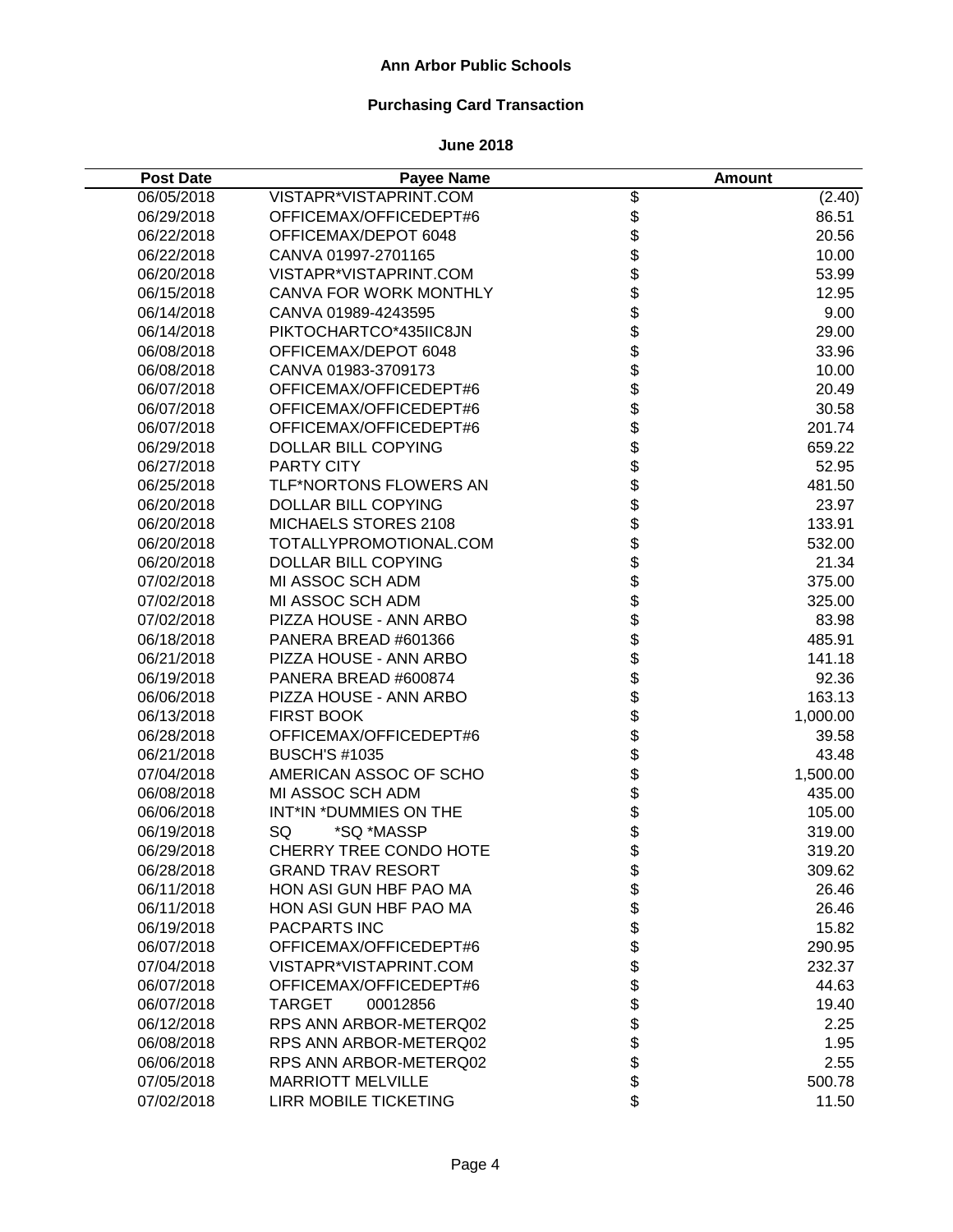# **Purchasing Card Transaction**

| <b>Post Date</b> | <b>Payee Name</b>             |              | <b>Amount</b> |
|------------------|-------------------------------|--------------|---------------|
| 07/02/2018       | <b>UBER TRIP QYTBT</b>        |              | 43.48         |
| 07/02/2018       | <b>UBER TRIP QYTBT</b>        |              | 10.25         |
| 06/13/2018       | <b>MARRIOTT DETROIT DTOWN</b> | \$\$\$\$     | (19.08)       |
| 06/08/2018       | <b>KELLOGG CENTER</b>         |              | 113.42        |
| 06/06/2018       | <b>HARRISON ROADHOUSE</b>     | \$           | 36.18         |
| 06/15/2018       | ROMANOS 1141                  | \$           | 30.90         |
| 06/28/2018       | DOLLAR BILL COPYING           |              | 25.50         |
| 06/26/2018       | DOLLAR BILL COPYING           | \$<br>\$     | 488.67        |
| 06/08/2018       | OFFICEMAX/OFFICEDEPT#6        | \$           | 128.71        |
| 06/20/2018       | WILDLIFE SERVICES OF M        | \$           | 290.00        |
| 06/20/2018       | WILDLIFE SERVICES OF M        | \$           | 280.00        |
| 06/20/2018       | WILDLIFE SERVICES OF M        | \$           | 290.00        |
| 06/15/2018       | WILDLIFE SERVICES OF M        | \$           | 250.00        |
| 06/13/2018       | ARC - MI MADISON HGTS         | \$           | 23.93         |
| 06/08/2018       | WILDLIFE SERVICES OF M        |              | 450.00        |
| 06/05/2018       | WILDLIFE SERVICES OF M        | \$<br>\$     | 215.00        |
| 06/05/2018       | WILDLIFE SERVICES OF M        |              | 180.00        |
| 06/05/2018       | WILDLIFE SERVICES OF M        |              | 390.00        |
| 06/05/2018       | WILDLIFE SERVICES OF M        |              | 215.00        |
| 06/05/2018       | WILDLIFE SERVICES OF M        |              | 190.00        |
| 06/11/2018       | <b>MADISON ELECTRIC COMPA</b> | \$\$\$\$\$\$ | (8.52)        |
| 06/25/2018       | BEHLER YOUNG COMPANY A        |              | 516.55        |
| 06/22/2018       | THERMALNETICS, INC.           |              | 398.45        |
| 06/06/2018       | BADER AND SONS CO.            | \$\$         | 1,489.92      |
| 06/11/2018       | TRANE SUPPLY-113416           |              | 1,414.72      |
| 06/07/2018       | THERMALNETICS, INC.           | \$           | 1,366.22      |
| 07/03/2018       | SS STORAGE - ANN ARBOR        | \$           | 147.00        |
| 07/04/2018       | <b>QUILL CORPORATION</b>      | \$           | 149.99        |
| 07/03/2018       | <b>GRAINGER</b>               | \$           | 86.10         |
| 06/29/2018       | JOHNSTONE SUPPLY AA           | \$           | 82.43         |
| 06/29/2018       | JOHNSTONE SUPPLY AA           | \$           | 2,652.12      |
| 06/29/2018       | THE HOME DEPOT #2721          | \$           | 44.98         |
| 06/28/2018       | <b>MADISON ELECTRIC COMPA</b> | \$           | 305.12        |
| 06/28/2018       | COCHRANE SUPPLY AND EN        | \$           | 20.71         |
| 06/28/2018       | A-1 RENTAL                    | \$           | (11.40)       |
| 06/28/2018       | <b>COCHRANE SUPPLY AND EN</b> | \$           | 10.97         |
| 06/27/2018       | <b>STADIUM HARDWARE</b>       | \$           | 51.96         |
| 06/27/2018       | <b>MADISON ELECTRIC COMPA</b> | \$           | 236.38        |
| 06/27/2018       | BEHLER YOUNG COMPANY A        | \$           | 118.21        |
| 06/27/2018       | <b>CARPENTER BROS HAR</b>     | \$           | 38.84         |
| 06/26/2018       | JOHNSTONE SUPPLY AA           | \$           | 62.35         |
| 06/26/2018       | SHERWIN WILLIAMS 70118        | \$           | 351.51        |
| 06/26/2018       | <b>FINGERLE LUMBER CO</b>     | \$           | 23.74         |
| 06/25/2018       | <b>MADISON ELECTRIC COMPA</b> | \$           | 105.64        |
| 06/25/2018       | OFFICEMAX/OFFICEDEPT#6        | \$           | 74.44         |
| 06/25/2018       | THE HOME DEPOT #2721          | \$           | 57.34         |
| 06/22/2018       | STADIUM HARDWARE              | \$           | 35.37         |
| 06/21/2018       | <b>MADISON ELECTRIC COMPA</b> | \$           | 72.54         |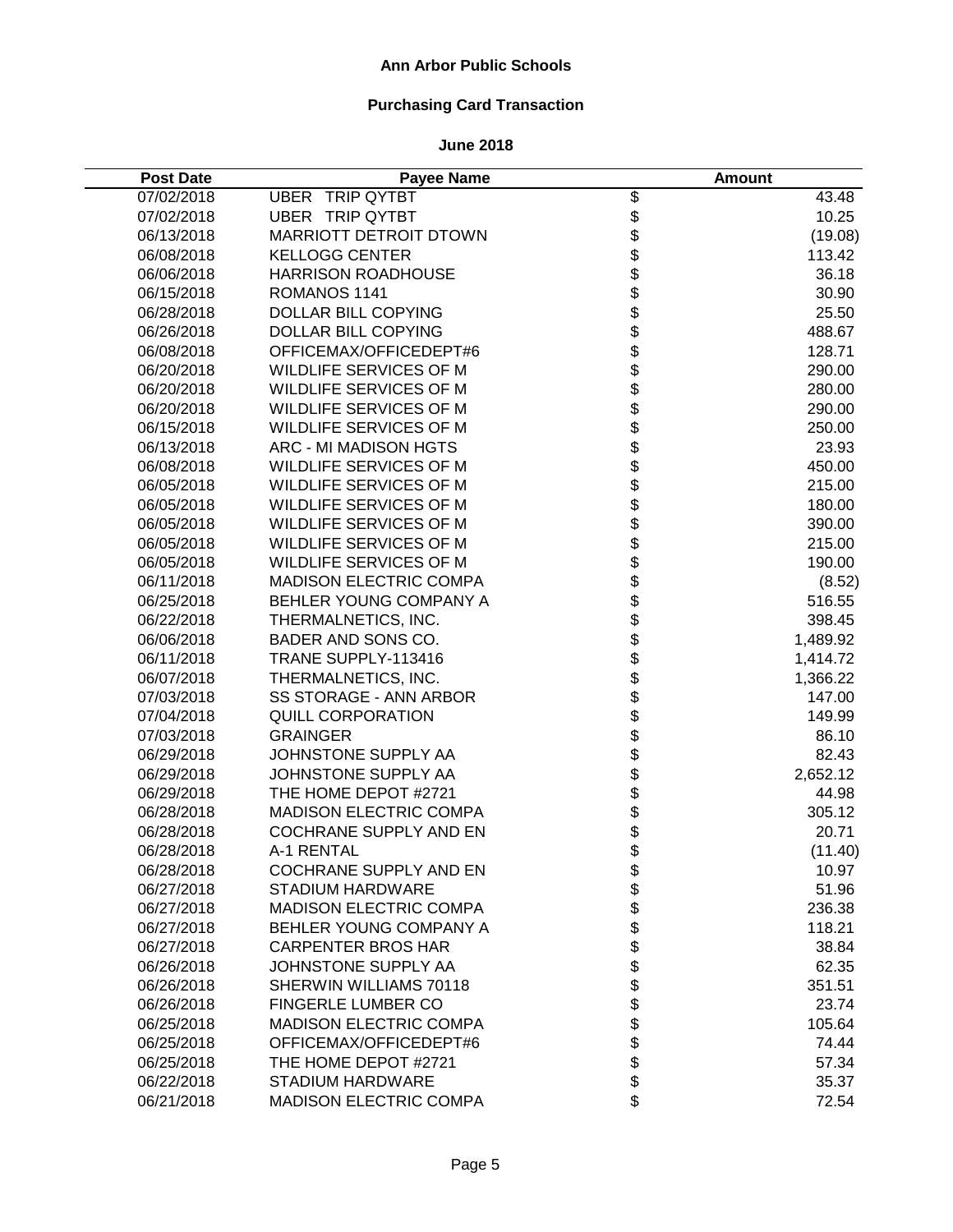# **Purchasing Card Transaction**

| <b>Post Date</b> | <b>Payee Name</b>              |            | <b>Amount</b> |
|------------------|--------------------------------|------------|---------------|
| 06/19/2018       | <b>MADISON ELECTRIC COMPA</b>  |            | 144.37        |
| 06/18/2018       | OFFICEMAX/OFFICEDEPT#6         |            | 29.28         |
| 06/15/2018       | JOHNSTONE SUPPLY AA            | \$\$\$\$\$ | 259.00        |
| 06/15/2018       | JOHNSTONE SUPPLY AA            |            | 32.92         |
| 06/15/2018       | <b>STADIUM HARDWARE</b>        |            | 42.31         |
| 06/15/2018       | OFFICEMAX/OFFICEDEPT#6         | \$         | 7.27          |
| 06/15/2018       | MADISON ELECTRIC COMPA         |            | 60.63         |
| 06/14/2018       | <b>GRAINGER</b>                | \$<br>\$   | 71.02         |
| 06/14/2018       | <b>GRAINGER</b>                | \$         | 38.30         |
| 06/14/2018       | <b>GRAINGER</b>                | \$         | 202.70        |
| 06/14/2018       | <b>ALRO STEEL CORP</b>         | \$         | 51.75         |
| 06/14/2018       | JOHNSTONE SUPPLY AA            | \$         | 99.68         |
| 06/13/2018       | <b>MADISON ELECTRIC COMPA</b>  | \$         | 219.24        |
| 06/13/2018       | PTOUCHDIRECT.COM               | \$         | 25.46         |
| 06/11/2018       | <b>STADIUM HARDWARE</b>        | \$         | 21.37         |
| 06/11/2018       | <b>GRAINGER</b>                | \$         | 86.10         |
| 06/11/2018       | <b>GRAINGER</b>                | \$         | 186.64        |
| 06/06/2018       | <b>MADISON ELECTRIC COMPA</b>  | \$         | 368.47        |
| 06/06/2018       | <b>GRAINGER</b>                |            | 28.90         |
| 06/06/2018       | JOHNSTONE SUPPLY AA            | \$\$\$     | 998.63        |
| 06/06/2018       | <b>GRAINGER</b>                |            | 151.56        |
| 06/05/2018       | <b>MADISON ELECTRIC COMPA</b>  |            | 67.12         |
| 06/05/2018       | <b>GRAINGER</b>                | \$         | 34.12         |
| 06/15/2018       | <b>QUILL CORPORATION</b>       | \$<br>\$   | 3,850.00      |
| 06/06/2018       | MEIJER INC #64 Q01             |            | 45.45         |
| 06/15/2018       | <b>MADISON ELECTRIC COMPA</b>  | \$         | 74.87         |
| 06/11/2018       | <b>TRACTOR SUPPLY #1487</b>    | \$         | 239.99        |
| 06/13/2018       | <b>GRAINGER</b>                | \$         | 669.04        |
| 06/28/2018       | <b>MSBO</b>                    | \$         | 147.00        |
| 06/06/2018       | <b>ENTERPRISE RENT-A-CAR</b>   | \$         | 113.97        |
| 06/06/2018       | <b>ENTERPRISE RENT-A-CAR</b>   | \$         | (6.45)        |
| 06/05/2018       | <b>ENTERPRISE RENT-A-CAR</b>   | \$<br>\$   | (7.97)        |
| 06/05/2018       | <b>ENTERPRISE RENT-A-CAR</b>   |            | 113.97        |
| 06/11/2018       | <b>ENTERPRISE RENT-A-CAR</b>   | \$         | (2.27)        |
| 06/06/2018       | <b>ENTERPRISE RENT-A-CAR</b>   | \$         | 40.03         |
| 06/06/2018       | <b>ENTERPRISE RENT-A-CAR</b>   | \$         | 69.71         |
| 07/02/2018       | <b>DELTA</b><br>00623306006481 | \$\$       | 557.40        |
| 06/27/2018       | <b>W HOTELS</b>                |            | 2,027.45      |
| 06/26/2018       | NATIONAL EMPLOYMENT LA         |            | 756.00        |
| 06/29/2018       | USPS PO 2502800106             | \$         | 12.47         |
| 06/08/2018       | <b>ARC - MI MADISON HGTS</b>   | \$         | 214.00        |
| 06/19/2018       | <b>INST CONT LEGAL EDU</b>     | \$         | 128.50        |
| 06/13/2018       | COTTAGE INN PIZZA - AN         | \$         | 111.44        |
| 06/05/2018       | PANERA BREAD #600874           | \$         | 40.34         |
| 07/04/2018       | OFFICEMAX/OFFICEDEPT#6         | \$         | 59.94         |
| 06/25/2018       | OFFICEMAX/OFFICEDEPT#6         | \$         | 22.49         |
| 06/21/2018       | OFFICEMAX/OFFICEDEPT#6         | \$         | 201.43        |
| 06/14/2018       | OFFICEMAX/DEPOT 6048           | \$         | 55.20         |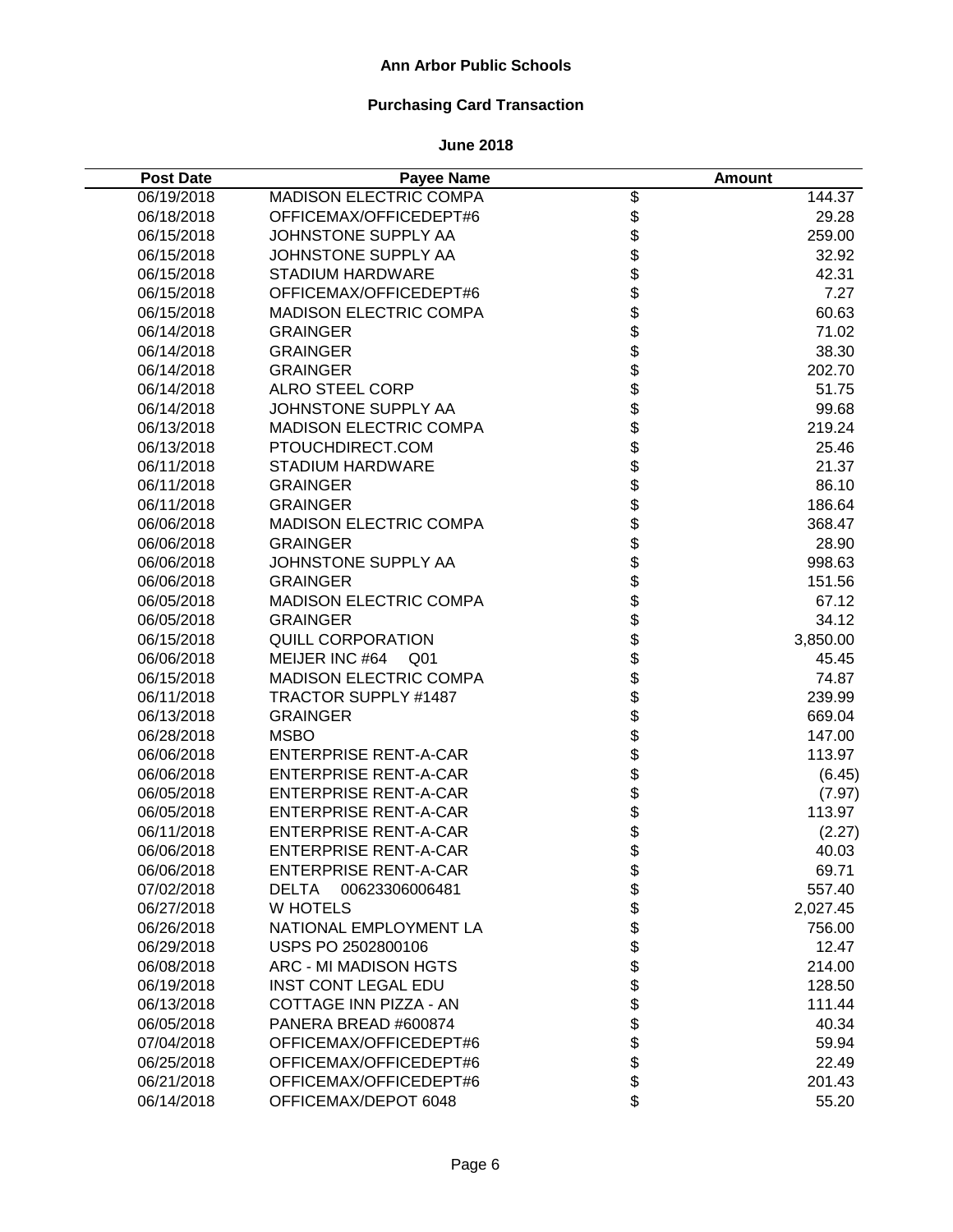# **Purchasing Card Transaction**

| <b>Post Date</b> | <b>Payee Name</b>                 |              | <b>Amount</b> |
|------------------|-----------------------------------|--------------|---------------|
| 06/08/2018       | OFFICEMAX/OFFICEDEPT#6            |              | 130.17        |
| 06/12/2018       | <b>BUSMGMTDLY</b>                 |              | (99.00)       |
| 06/11/2018       | <b>BUS MGMT DAILY</b>             | \$\$\$       | 99.00         |
| 06/11/2018       | ADOBE *ACROPRO SUBS               |              | 15.89         |
| 06/08/2018       | <b>THOMSON WEST*TCD</b>           | \$\$         | 288.86        |
| 06/26/2018       | <b>AMAZON MKTPLACE PMTS</b>       |              | 1,099.00      |
| 06/11/2018       | JIMMY JOHNS # 90028 -             |              | 65.00         |
| 06/15/2018       | PERFORMANCE HEALTH SUP            | \$           | 3.73          |
| 06/21/2018       | DES MOINES STAMP MFG C            | \$           | 73.55         |
| 06/12/2018       | <b>NOVI AP SUMMER INSTITU</b>     | \$           | 650.00        |
| 06/12/2018       | <b>NOVI AP SUMMER INSTITU</b>     | \$           | 650.00        |
| 06/05/2018       | PAYPAL *LSI                       | \$           | 1,095.00      |
| 06/05/2018       | <b>MCTM</b>                       | \$           | 330.00        |
| 06/05/2018       | <b>GRANDVILLE APSI</b>            | \$           | 645.00        |
| 06/22/2018       | <b>COMFORT INNS</b>               | \$           | 153.00        |
| 07/04/2018       | THE READING WAREHOUSE             |              | 738.42        |
| 07/04/2018       | <b>AMAZON MKTPLACE PMTS</b>       |              | 18.88         |
| 07/04/2018       | <b>AMAZON MKTPLACE PMTS</b>       |              | 329.00        |
| 07/03/2018       | AMAZON MKTPLACE PMTS              |              | 15.85         |
| 06/21/2018       | AMAZON MKTPLACE PMTS              |              | 22.98         |
| 06/13/2018       | <b>AMAZON MKTPLACE PMTS</b>       | \$\$\$\$\$\$ | (18.99)       |
| 06/06/2018       | <b>AMAZON MKTPLACE PMTS</b>       |              | 24.98         |
| 06/29/2018       | <b>MATTHAEI BOTANICAL GAR</b>     | \$<br>\$     | 5.00          |
| 06/29/2018       | <b>MATTHAEI BOTANICAL GAR</b>     |              | 5.00          |
| 06/25/2018       | DROPBOX*X3CW1GD2V7RL              | \$           | 99.00         |
| 06/05/2018       | DNH*GODADDY.COM                   | \$           | (30.34)       |
| 06/22/2018       | MAILCHIMP *MONTHLY                | \$           | 150.00        |
| 06/11/2018       | ARC - MI MADISON HGTS             | \$           | 62.40         |
| 06/08/2018       | ARC - MI MADISON HGTS             | \$           | 14.36         |
| 06/06/2018       | <b>BOTANICAL GARDENS #14</b>      | \$           | 185.00        |
| 06/28/2018       | PANERA BREAD #601105              | \$           | 213.03        |
| 06/07/2018       | PANERA BREAD #600874              | \$           | 97.47         |
| 06/07/2018       | <b>BUSCH'S #1035</b>              | \$           | 19.15         |
| 06/11/2018       | KROGER #602                       | \$<br>\$     | 28.31         |
| 06/11/2018       | <b>SUBWAY</b><br>03482411         |              | 119.97        |
| 06/28/2018       | KROGER #688                       | \$           | 32.42         |
| 06/20/2018       | SHELL OIL 574416103QPS            |              | 2.99          |
| 06/19/2018       | ALDI 67052                        |              | 13.97         |
| 06/05/2018       | OFFICE DEPOT #1170                | \$\$\$\$     | 15.79         |
| 06/18/2018       | STAPLS7199405800000001            |              | 62.20         |
| 06/21/2018       | <b>U-HAUL STATE ST CTR</b>        | \$           | (17.22)       |
| 06/20/2018       | CITGO-STATE PETRO INC             | \$           | 50.00         |
| 06/14/2018       | <b>SHELL OIL 574417261QPS</b>     | \$           | 60.00         |
| 06/07/2018       | <b>SHELL OIL 574417261QPS</b>     | \$           | 65.00         |
| 07/03/2018       | <b>AMAZON MKTPLACE PMTS</b>       | \$           | 69.99         |
| 07/02/2018       | AMAZON.COM                        | \$           | 19.80         |
| 07/02/2018       | AMAZON.COM                        | \$           | 1.19          |
| 07/04/2018       | MEIJER INC #64<br>Q <sub>01</sub> | \$           | 199.94        |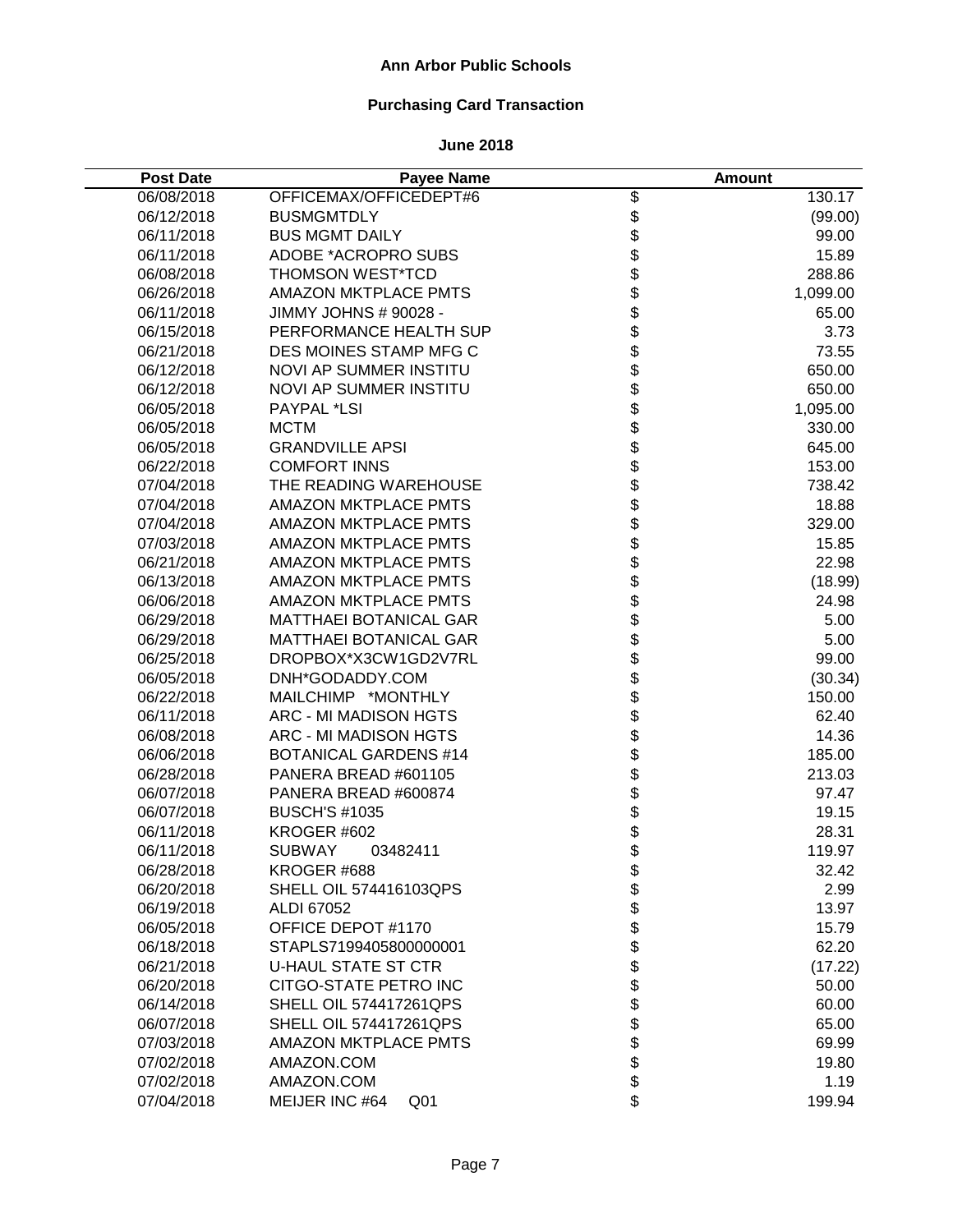# **Purchasing Card Transaction**

| <b>Post Date</b> | <b>Payee Name</b>                 |                  | <b>Amount</b> |
|------------------|-----------------------------------|------------------|---------------|
| 06/27/2018       | <b>TARGET</b><br>00006346         |                  | 39.99         |
| 06/22/2018       | SP * BULKDOMINOS.COM              |                  | 121.28        |
| 06/22/2018       | DSS*ACHIEVMNTPRODUCTS             | \$\$\$\$\$\$\$\$ | 309.57        |
| 06/18/2018       | KROGER #688                       |                  | 40.98         |
| 06/18/2018       | OTC BRANDS, INC.                  |                  | 161.24        |
| 06/18/2018       | PARTY CITY                        |                  | 169.65        |
| 06/11/2018       | MEIJER INC #027<br>Q01            |                  | 228.87        |
| 06/11/2018       | <b>DOLLAR TREE</b>                |                  | 339.00        |
| 06/29/2018       | DSS*ACHIEVMNTPRODUCTS             | \$               | 72.40         |
| 06/12/2018       | <b>AMAZON MKTPLACE PMTS</b>       | \$               | 325.53        |
| 06/11/2018       | <b>ACE BARNES HARDWARE</b>        | \$               | 5.97          |
| 07/03/2018       | OFFICEMAX/OFFICEDEPT#6            | \$               | 31.79         |
| 07/03/2018       | OFFICEMAX/OFFICEDEPT#6            | \$               | 120.23        |
| 07/03/2018       | DSS*ACHIEVMNTPRODUCTS             | \$               | 51.95         |
| 07/02/2018       | OFFICEMAX/OFFICEDEPT#6            | \$               | 13.12         |
| 06/29/2018       | DSS*ACHIEVMNTPRODUCTS             |                  | 24.95         |
| 06/22/2018       | MUSIC TOGETHER LLC                |                  | 214.00        |
| 06/06/2018       | MUSIC TOGETHER LLC                |                  | 1,441.09      |
| 06/08/2018       | <b>MICHIGAN RECREATION &amp;</b>  |                  | 664.00        |
| 06/13/2018       | MICHIGAN AFTER SCHOOL             |                  | 60.00         |
| 06/08/2018       | <b>MICHIGAN RECREATION &amp;</b>  | <b>88888888</b>  | 166.00        |
| 06/14/2018       | JACKSON SERVICE COMPAN            |                  | 142.50        |
| 06/14/2018       | JACKSON SERVICE COMPAN            |                  | 832.50        |
| 06/14/2018       | JACKSON SERVICE COMPAN            |                  | 357.50        |
| 06/14/2018       | <b>JACKSON SERVICE COMPAN</b>     | \$               | 142.50        |
| 06/14/2018       | JACKSON SERVICE COMPAN            | \$               | 95.00         |
| 06/11/2018       | USPS PO 2502800106                | \$               | 7.30          |
| 06/20/2018       | <b>MASTER TECH APPLIANCE</b>      | \$               | 49.53         |
| 06/11/2018       | <b>MASTER TECH APPLIANCE</b>      | \$               | 149.71        |
| 06/18/2018       | PIZZA HOUSE - ANN ARBO            | \$               | 152.93        |
| 06/15/2018       | DOMINO'S 1100                     | \$               | 48.99         |
| 06/11/2018       | MEIJER INC #64<br>Q <sub>01</sub> |                  | 97.84         |
| 06/08/2018       | <b>HUNGRY HOWIES 577</b>          | \$\$\$\$         | 80.00         |
| 06/07/2018       | MEIJER INC #64<br>Q <sub>01</sub> |                  | 197.36        |
| 06/06/2018       | MEIJER INC #64<br>Q <sub>01</sub> |                  | 250.03        |
| 06/28/2018       | OFFICEMAX/OFFICEDEPT#6            | \$               | 12.08         |
| 06/25/2018       | OFFICEMAX/OFFICEDEPT#6            | \$<br>\$         | 27.29         |
| 06/25/2018       | OFFICEMAX/OFFICEDEPT#6            |                  | 11.79         |
| 06/22/2018       | OFFICEMAX/OFFICEDEPT#6            | \$               | 132.74        |
| 06/22/2018       | OFFICEMAX/OFFICEDEPT#6            | \$               | 1.59          |
| 06/15/2018       | <b>AUDIBLE</b>                    | \$               | 14.95         |
| 06/13/2018       | <b>DOLLAR TREE</b>                | \$               | 37.00         |
| 06/11/2018       | MEIJER INC #64<br>Q <sub>01</sub> | \$               | 2.00          |
| 06/08/2018       | <b>S&amp;S WORLDWIDE-ONLINE</b>   | \$               | 35.68         |
| 06/08/2018       | OTC BRANDS, INC.                  | $\ddot{\$}$      | 22.97         |
| 06/07/2018       | MEIJER INC #64<br>Q01             | \$               | 2.89          |
| 06/06/2018       | DSS*ACHIEVMNTPRODUCTS             | \$               | 28.99         |
| 06/06/2018       | MEIJER INC #64<br>Q <sub>01</sub> | \$               | 340.69        |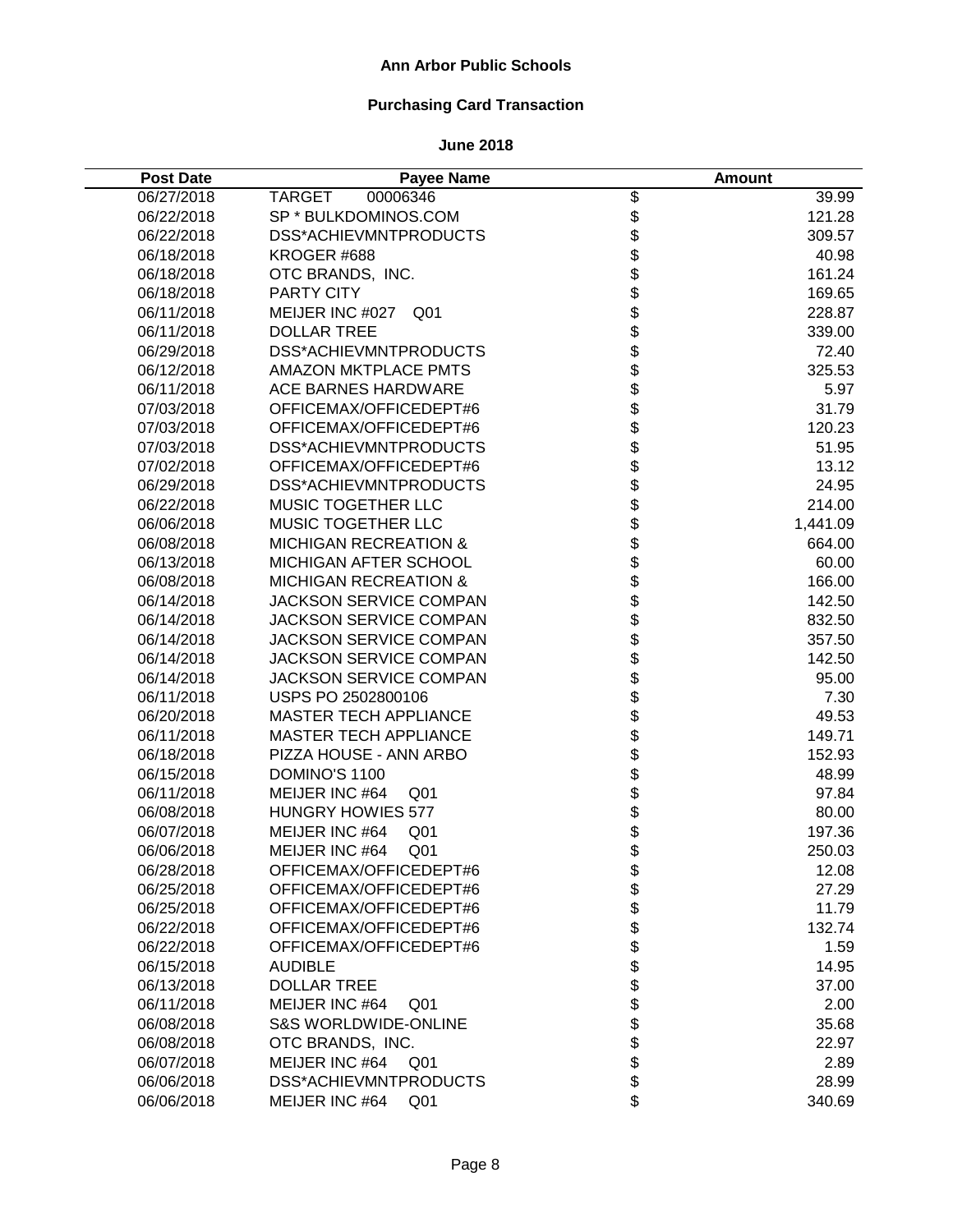# **Purchasing Card Transaction**

| <b>Post Date</b> | Payee Name                        |                  | <b>Amount</b> |
|------------------|-----------------------------------|------------------|---------------|
| 06/18/2018       | <b>S&amp;S WORLDWIDE-ONLINE</b>   |                  | (75.00)       |
| 06/08/2018       | <b>S&amp;S WORLDWIDE-ONLINE</b>   |                  | 150.00        |
| 06/08/2018       | <b>S&amp;S WORLDWIDE-ONLINE</b>   | \$\$\$\$\$\$\$   | 727.99        |
| 06/06/2018       | MI STATE POLICE PMTS              |                  | 50.00         |
| 07/03/2018       | <b>HOLIDAY INN EXPRESS &amp;</b>  |                  | 440.96        |
| 07/02/2018       | <b>COMFORT INN GRAND BLAN</b>     |                  | 181.82        |
| 06/27/2018       | <b>COMFORT INN GRAND BLAN</b>     |                  | 96.46         |
| 06/05/2018       | USPS PO 2502810107                |                  | 13.65         |
| 06/12/2018       | <b>WASHTENAW DAIRY</b>            | \$\$\$\$\$       | 155.00        |
| 06/05/2018       | AHMOS - DEXTER INC                |                  | 36.22         |
| 06/07/2018       | <b>WASHTENAW DAIRY</b>            |                  | 220.00        |
| 06/08/2018       | PANERA BREAD #601366              | \$               | 71.59         |
| 06/08/2018       | MEIJER INC #64<br>Q <sub>01</sub> | \$               | 49.79         |
| 06/08/2018       | GFS STORE #1973                   | \$               | 42.53         |
| 06/07/2018       | COTTAGE INN PIZZA - AN            |                  | 42.89         |
| 06/11/2018       | PIZZA HOUSE - ANN ARBO            |                  | 173.69        |
| 06/28/2018       | COTTAGE INN PIZZA - AN            |                  | 51.95         |
| 06/22/2018       | COTTAGE INN PIZZA - AN            | <b>88888888</b>  | 37.46         |
| 06/19/2018       | JIMMY JOHNS # 90030 -             |                  | 51.08         |
| 06/08/2018       | MEIJER INC #027 Q01               |                  | 15.98         |
| 06/07/2018       | <b>CHELAS</b>                     |                  | 22.26         |
| 06/22/2018       | <b>HUNGRY HOWIES 577</b>          |                  | 43.98         |
| 06/22/2018       | KROGER #365                       |                  | 9.99          |
| 06/20/2018       | KROGER #576                       |                  | 5.46          |
| 06/19/2018       | PANERA BREAD #600876              | \$\$\$           | 12.98         |
| 06/19/2018       | PANERA BREAD #600876              |                  | 43.36         |
| 06/18/2018       | JIMMY JOHNS # 90028 -             |                  | 37.05         |
| 06/15/2018       | <b>HUNGRY HOWIES 577</b>          | \$               | 38.95         |
| 06/15/2018       | GFS STORE #0868                   | \$               | 38.67         |
| 06/14/2018       | GFS STORE #0868                   | \$               | 156.10        |
| 06/07/2018       | TAP ROOM                          | \$               | 250.00        |
| 06/15/2018       | COTTAGE INN PIZZA - AN            | \$               | 276.00        |
| 06/14/2018       | SAMS CLUB #6667                   | \$               | 365.70        |
| 07/02/2018       | TST* TWO HANDS - MOTT             | \$<br>\$         | 47.68         |
| 07/02/2018       | <b>FORLINIS RESTAURANT</b>        |                  | 54.00         |
| 07/02/2018       | DTW STREET LUNCHBOX 11            | \$               | 5.29          |
| 06/21/2018       | ATHENIAN CONEY ISLAND             |                  | 13.90         |
| 06/19/2018       | PANERA BREAD #600874              |                  | 183.95        |
| 06/28/2018       | WAY 1 SUPERMARKET                 | \$\$\$\$\$\$\$\$ | 81.85         |
| 06/15/2018       | SAMSCLUB #6667                    |                  | 100.96        |
| 06/15/2018       | SAMS CLUB #6667                   |                  | 4.78          |
| 06/14/2018       | GFS STORE #1973                   |                  | 770.95        |
| 06/11/2018       | LITTLE CAESARS #0116              |                  | 15.00         |
| 06/11/2018       | KROGER #689                       | \$               | 18.28         |
| 06/06/2018       | <b>MAIZ MEXICAN CANTINA</b>       | \$               | 331.28        |
| 06/20/2018       | SIMPLY SCRUMPTIOUS CAT            | \$               | 1,689.45      |
| 06/06/2018       | ARBOR SPRINGS WATER CO            | \$               | 71.50         |
| 06/18/2018       | GFS STORE #0868                   | \$               | 76.43         |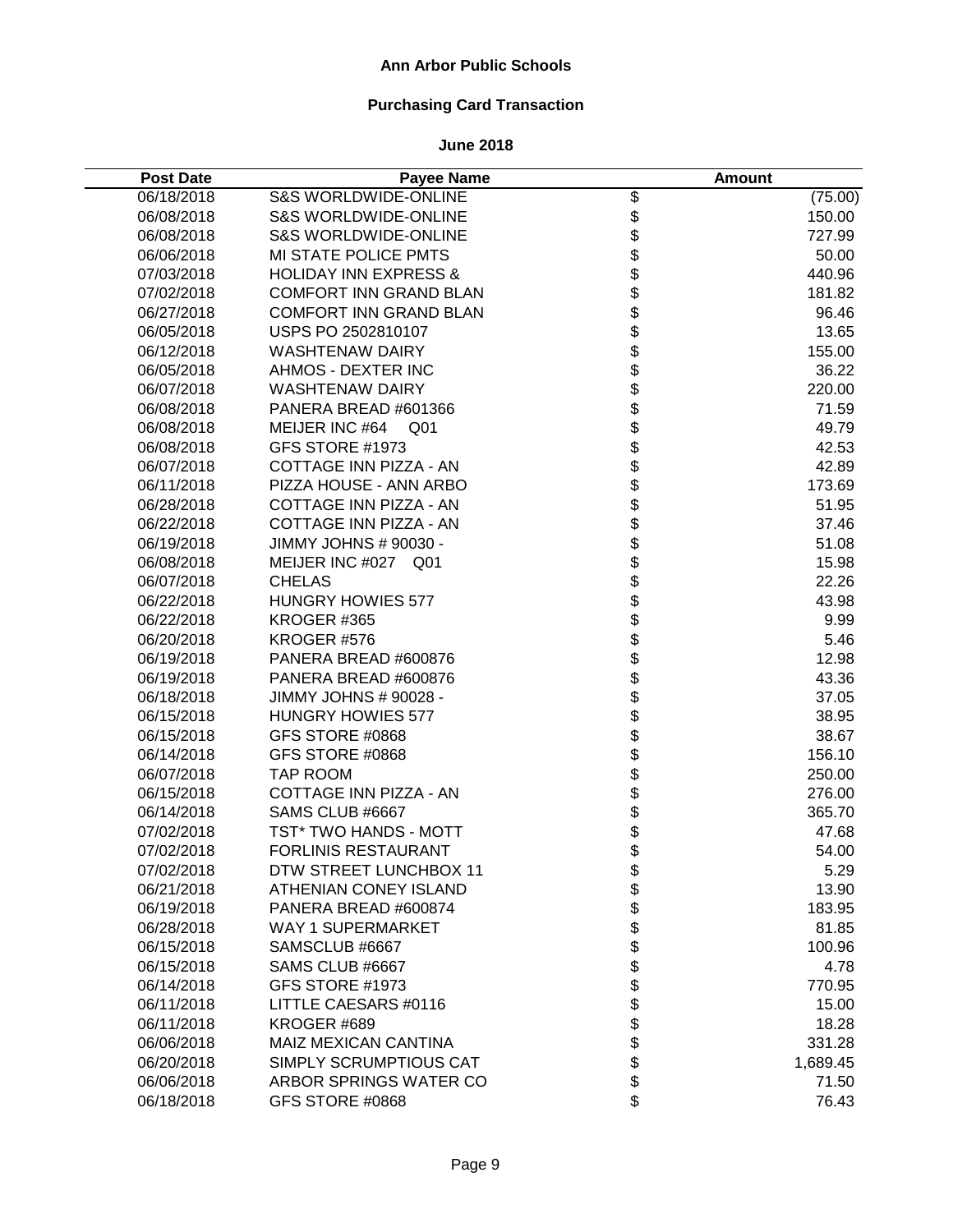# **Purchasing Card Transaction**

| <b>Post Date</b> | <b>Payee Name</b>                 |                          | <b>Amount</b> |
|------------------|-----------------------------------|--------------------------|---------------|
| 06/28/2018       | PANERA BREAD #600874              |                          | 100.08        |
| 06/18/2018       | MEIJER INC #173<br>Q01            |                          | 59.57         |
| 06/29/2018       | KROGER #688                       | \$\$\$\$\$\$\$\$\$\$\$\$ | 5.99          |
| 06/28/2018       | KROGER #688                       |                          | 69.68         |
| 06/18/2018       | <b>WASHTENAW DAIRY</b>            |                          | 223.00        |
| 06/18/2018       | KROGER #688                       |                          | 89.99         |
| 06/15/2018       | MEIJER INC #173 Q01               |                          | 101.83        |
| 06/13/2018       | <b>LOS AMIGOS FIESTA</b>          |                          | 154.63        |
| 06/12/2018       | MEIJER INC #173<br>Q01            |                          | 56.87         |
| 06/11/2018       | POLLY'S #12                       |                          | 14.63         |
| 06/08/2018       | MEIJER INC #173<br>Q01            | \$                       | 31.41         |
| 06/06/2018       | MEIJER INC #173<br>Q01            |                          | 86.01         |
| 06/05/2018       | <b>COUNTRY MARKET #15</b>         | \$                       | 59.47         |
| 06/13/2018       | <b>MYSTERY SCIENCE</b>            | \$                       | 499.00        |
| 06/12/2018       | OFFICEMAX/DEPOT 6048              | \$                       | 158.76        |
| 06/20/2018       | <b>STAPLES</b><br>00115642        |                          | 15.28         |
| 06/14/2018       | USPS KIOSK 2502809553             |                          | 7.30          |
| 06/14/2018       | USPS KIOSK 2502809553             |                          | 6.70          |
| 06/11/2018       | LOWES #00734*                     |                          | 21.88         |
| 06/08/2018       | FIVE BELOW 599                    |                          | 15.90         |
| 06/08/2018       | FIVE BELOW 599                    | <b>88888888888</b>       | 55.39         |
| 06/14/2018       | LOWES #00734*                     |                          | 134.56        |
| 06/13/2018       | <b>INKHEAD</b>                    |                          | (69.10)       |
| 06/13/2018       | <b>SSI*SCHOOL SPECIALTY</b>       |                          | 764.03        |
| 06/15/2018       | PAYPAL *YONDR                     |                          | 220.00        |
| 07/04/2018       | TLF*SALINE FLOWERLAND             |                          | 118.80        |
| 06/11/2018       | <b>STADIUM TROPHY INC</b>         | \$                       | 48.48         |
| 06/08/2018       | GFS STORE #1973                   | \$                       | 74.39         |
| 06/07/2018       | <b>STAPLES</b><br>00115642        | \$                       | 18.97         |
| 06/05/2018       | PARTY CITY                        | \$                       | 43.60         |
| 06/05/2018       | MEIJER INC #64<br>Q <sub>01</sub> | \$                       | 61.18         |
| 06/15/2018       | FREDPRYOR CAREERTRACK             | \$                       | 198.00        |
| 06/07/2018       | FRALEIGHS LANDSCAPE NU            | \$                       | 218.00        |
| 06/06/2018       | <b>CERTIF A GIFT</b>              | \$                       | 88.50         |
| 06/11/2018       | <b>TLF*NORTONS FLOWERS AN</b>     | \$                       | 610.95        |
| 07/03/2018       | SHOPKEEP.COM INC.                 | \$                       | 108.00        |
| 06/12/2018       | SHOPKEEP.COM INC.                 | \$\$                     | 108.00        |
| 06/18/2018       | <b>JERUSALEM GARDENS</b>          |                          | 136.25        |
| 06/06/2018       | ALL HANDS AND HEARTS S            |                          | 252.50        |
| 06/06/2018       | <b>BB *SAVE THE CHILDREN</b>      | \$                       | 250.00        |
| 06/06/2018       | <b>EDUC THEATRE ASSOC</b>         | \$                       | 54.95         |
| 06/19/2018       | A-1 RENTAL                        | \$                       | (25.00)       |
| 06/18/2018       | GFS STORE #0868                   | \$                       | 208.44        |
| 06/15/2018       | MARCOS PIZZA 1052                 | \$                       | 353.71        |
| 06/13/2018       | ARBOR SPRINGS WATER CO            | \$                       | 122.50        |
| 06/12/2018       | SAMS CLUB #6666                   | \$                       | 6.74          |
| 06/05/2018       | PANERA BREAD #601105              | \$                       | 75.13         |
| 06/08/2018       | NOODLES & CO ANN ARBOR            | \$                       | 238.35        |